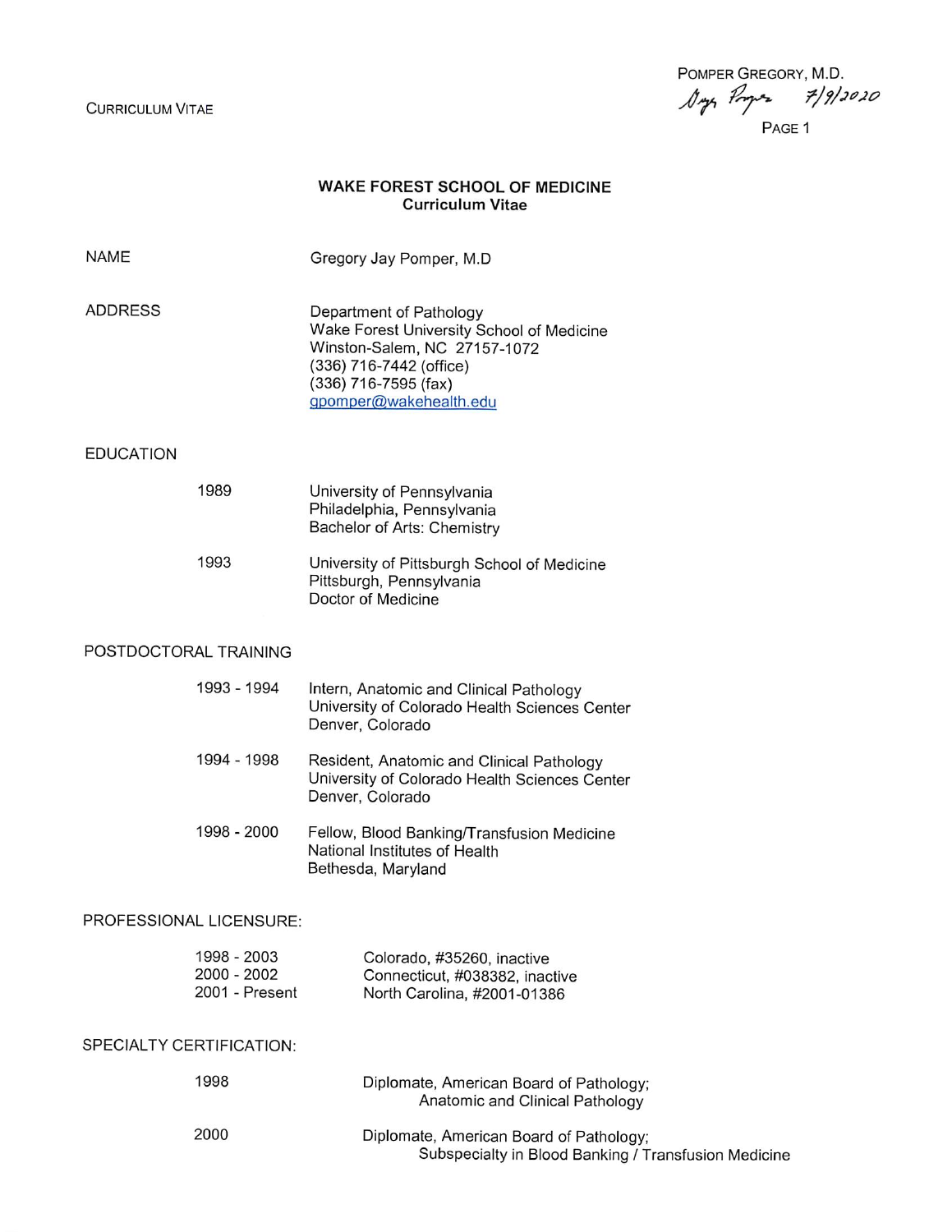### EMPLOYMENT

## Academic Appointments:

Yale University School of Medicine, Yale University:

| 2000 - 2001 | Assistant Professor, Department of Laboratory Medicine |  |
|-------------|--------------------------------------------------------|--|
|-------------|--------------------------------------------------------|--|

Wake Forest School of Medicine, Wake Forest University:

| Vice Chair of Clinical Pathology, Department of Pathology |
|-----------------------------------------------------------|
|                                                           |
|                                                           |

### Professional Experience:

| 2000 - 2001   | Assistant Director, Blood Bank / Transfusion / Apheresis Services<br>Yale-New Haven Hospital<br>New Haven, Connecticut                                                           |
|---------------|----------------------------------------------------------------------------------------------------------------------------------------------------------------------------------|
| 2001 - 2011   | Medical Director, Blood Bank<br>Medical Director, Blood and Marrow Transplant Laboratory<br>Wake Forest Baptist Health<br>Winston-Salem, North Carolina                          |
|               | 2011 - Present Medical Director, Clinical Laboratories<br><b>CLIA Laboratory Director</b><br>Wake Forest Baptist Health<br>Winston-Salem, North Carolina                         |
|               | 2011 - Present Medical Director, Clinical Laboratory, Davie Medical Center<br><b>CLIA Laboratory Director</b><br>Wake Forest Baptist Health<br>Bermuda Run, North Carolina       |
|               | 2012 - Present Medical Director, Clinical Laboratory, Medical Plaza Clemmons<br><b>CLIA Laboratory Director</b><br><b>Wake Forest Baptist Health</b><br>Clemmons, North Carolina |
| $2014 - 2015$ | Medical Director, Urology Clinical Laboratory<br><b>CLIA Laboratory Director</b><br>Wake Forest Baptist Health<br>Winston-Salem, North Carolina                                  |
| 2015 - 2016   | Medical Director, Greensboro Multispecialty Clinical Laboratory<br><b>CLIA Laboratory Director</b><br><b>Wake Forest Baptist Health</b><br>Greensboro, North Carolina            |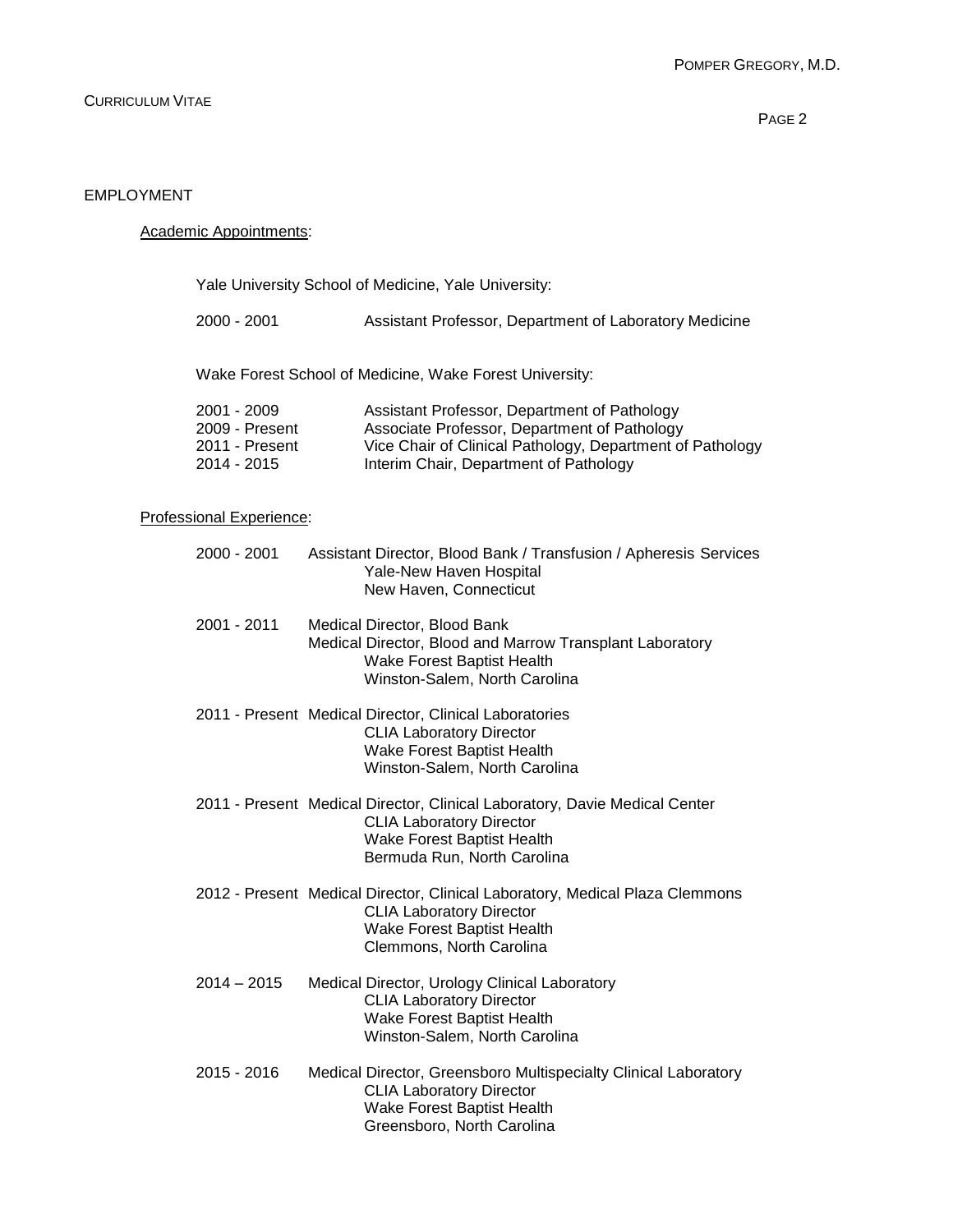PAGE 3

#### 2016 - Present Medical Director, Clinical Laboratory, Cornerstone Westchester CLIA Laboratory Director Wake Forest Baptist Health High Point, North Carolina

## ADMINISTRATIVE SERVICE:

#### **School of Medicine**

Yale University School of Medicine, Yale University:

Wake Forest School of Medicine, Wake Forest University:

| 2003 - 2007<br>$2015 - 2018$ | <b>Faculty Development Committee</b><br>Chair, 2016                                       |
|------------------------------|-------------------------------------------------------------------------------------------|
| 2007 - 2015                  | Conflict of Interest in Research Committee<br>Chair, 2011-2013<br>Vice Chair, 2009 - 2011 |
|                              | 2010 - Present Institutional Review Board                                                 |
| 2014 - 2015                  | <b>Faculty Executive Council</b>                                                          |
| $2016 - 2018$                | Women in Medicine and Science Committee<br>Sub-committee: Work-Life                       |

#### Institutional Service

|  | 2001 - Present Blood Conservation and Utilization Committee |
|--|-------------------------------------------------------------|
|  |                                                             |

- 2003 2011 Clinical Ethics Committee
- 2011 Present Point of Care Committee
- 2014 2015 Executive Council of Clinical Chairs
- 2014 2015 Enterprise Data Warehouse Steering Committee
- 2014 2015 Joint Council on Clinical Governance
- 2014 2015 Quality Committee
- 2014 2015 Information Technology Governance Council
- 2014 Present Pricing and Utilization Committee
- 2014 2016 Information Technology Diagnostic and Ancillary Committee Chair, 2014 - 2016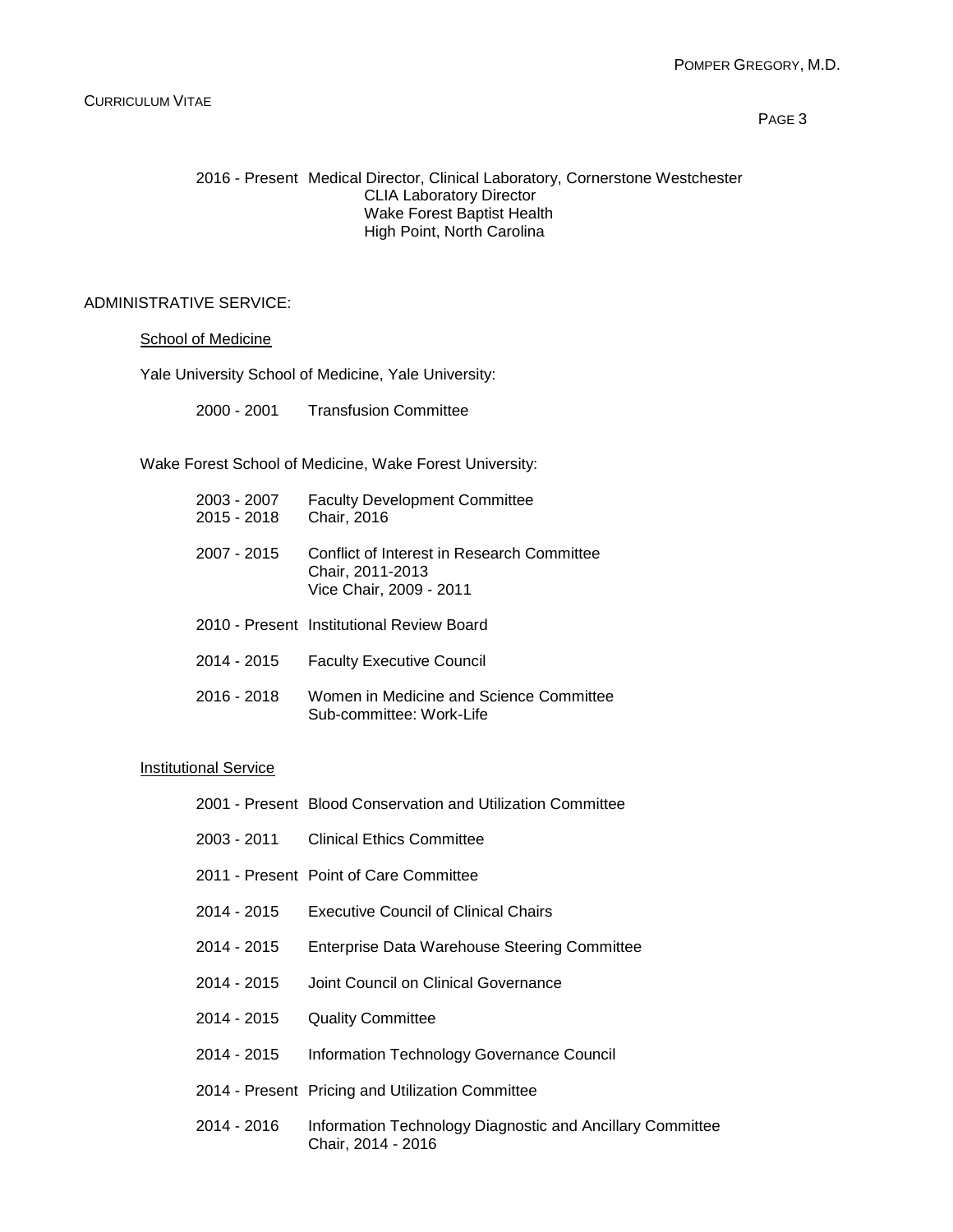### CURRICULUM VITAE

| 2015 - 2016 | Utilization Review Committee<br>CHESS, Accountable Care Organization (ACO)            |
|-------------|---------------------------------------------------------------------------------------|
|             | 2016 - Present Infection Prevention Committee                                         |
|             | 2016 - Present Information Technology Service, Inpatient Governance Committee         |
|             | 2017 - Present Critical Illness, Injury and Recovery Research Center (CIIRRC); Member |
|             |                                                                                       |

# Departmental Service:

Yale University School of Medicine, Yale University:

| 2000 - 2001   | <b>Pre-admission Testing Committee</b>                                                 |
|---------------|----------------------------------------------------------------------------------------|
| $2000 - 2001$ | <b>Residency Committee</b>                                                             |
|               | Wake Forest School of Medicine, Wake Forest University:                                |
|               | 2001 - Present Pathology Residency Program Committee<br>2016 - 2019 Associate Director |
| 2011 - 2014   | Departmental Promotions and Tenure Committee                                           |

- 2013 2014 Chair
- 2011 Present Pathology Leadership Executive Committee

# EXTRAMURAL APPOINTMENTS AND SERVICE

### Funding Agency Reviewer:

NIH/NHLBI: RFP Contract Review Panel Member Retrovirus Epidemiology Donor Study II – REDS II (2004)

| <b>Editorial Boards:</b> | American Journal of Clinical Pathology<br>Section Editor, Transfusion section (2013 - Present)                                    |
|--------------------------|-----------------------------------------------------------------------------------------------------------------------------------|
| Journal Reviewer:        | American Journal of Clinical Pathology<br>Transfusion                                                                             |
| <b>Advisory Boards:</b>  | Clinical and Laboratory Standards Institute (CLSI)<br>Document Development Committee EP39 Surrogate Samples<br>$(2018-Present)$   |
|                          | Advisory Committee on Blood Safety and Availability<br>US Department of Health and Human Services<br>$(2008 - 2012)$              |
| Invited Faculty:         | College of American Pathologists; Laboratory Medical Director<br>Advanced Practical Pathology Program (LMD AP3)<br>(2017-Present) |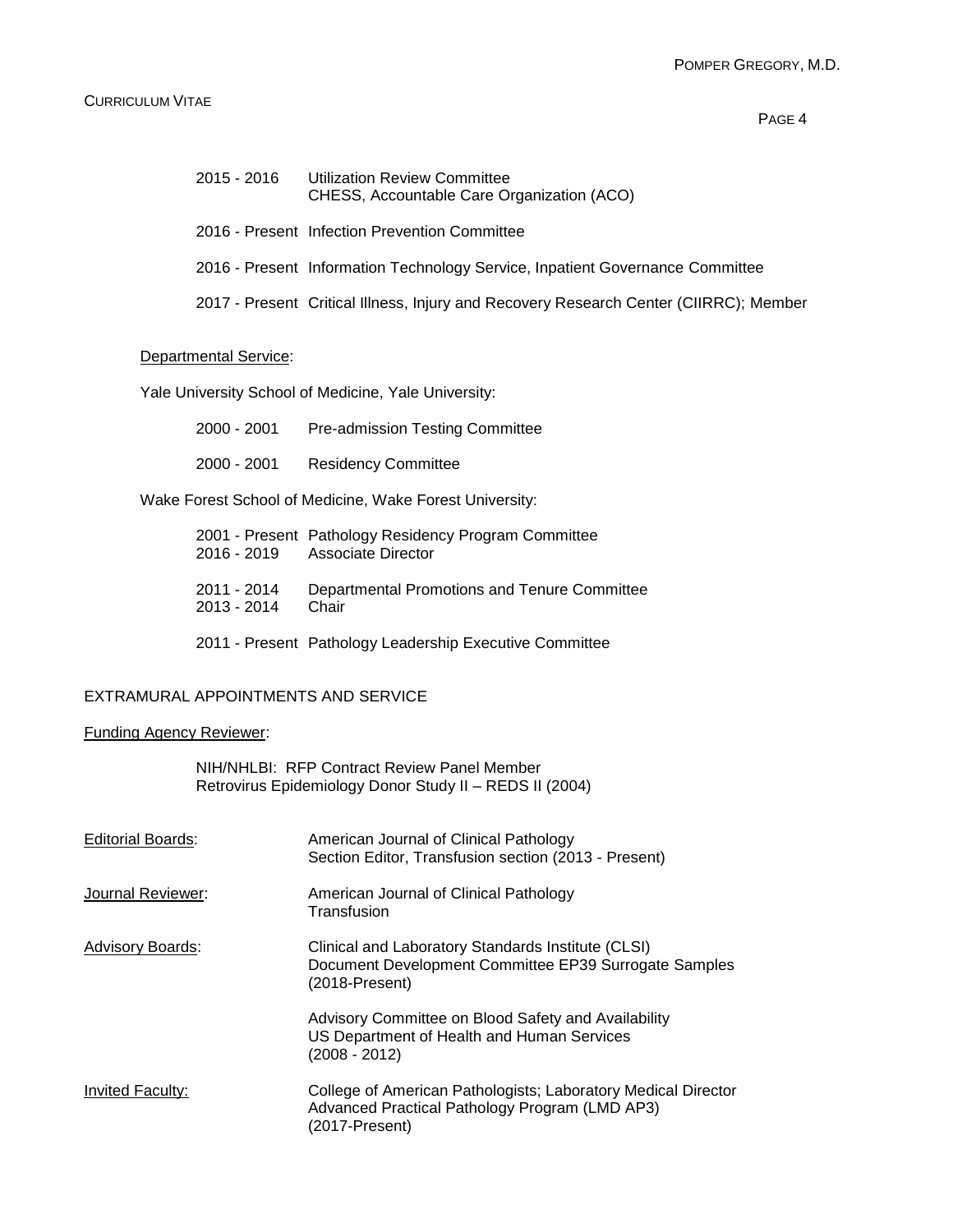#### CURRICULUM VITAE

### PAGE 5

## PROFESSIONAL MEMBERSHIPS AND SERVICE

| $2013 -$ Present                 | 1995 - 2003, American Society for Clinical Pathology, ASCP<br><b>Editorial Board</b>                                                                              |
|----------------------------------|-------------------------------------------------------------------------------------------------------------------------------------------------------------------|
| 2017 - Present<br>2019 - Present | 1995 - Present College of American Pathologists, CAP<br>Laboratory Medical Director, AP3 assessment team<br>Laboratory Medical Director, AP3 assessment team lead |
| 2003 – 2007                      | 1998 - Present American Association of Blood Banks, AABB<br><b>Cellular Therapies Committee</b>                                                                   |
| 2014 - 2018                      | American Association of Clinical Chemistry, AACC<br><b>Continuing Medical Education Committee</b>                                                                 |
| 1998 - 2003                      | American Society for Apheresis, ASFA                                                                                                                              |
|                                  | 2001 - Present North Carolina Association of Blood Banks, NCABB                                                                                                   |
| 2002 - 2008                      | American Society of Blood and Marrow Transplantation, ASBMT                                                                                                       |
| 2003 - 2009                      | American Society of Hematology, ASH                                                                                                                               |

# HONORS AND AWARDS

| 1994 - 1995<br>1997 - 1998 | "Excellence in Teaching Award", 2x<br>Instructor, Pathology 6000<br>University of Colorado School of Medicine                                                            |
|----------------------------|--------------------------------------------------------------------------------------------------------------------------------------------------------------------------|
| 1998                       | "On the Spot Award" for noteworthy contribution in<br>accomplishing the goals and objectives of the National<br>Institutes of Health, Department of Transfusion Medicine |
| 2000                       | "American Association of Blood Banks-Fenwal<br>Scholarship Fellow Award in Transfusion Medicine"<br>American Association of Blood Banks                                  |
| 2001                       | "Junior Investigator Award"<br>American Society for Apheresis                                                                                                            |
| 2001                       | <b>Teaching Award</b><br>Department of Laboratory Medicine<br>Yale University School of Medicine<br>Yale-New Haven Hospital                                              |
| 2011                       | David H. Buss Teaching Award<br>Department of Pathology<br>Wake Forest School of Medicine                                                                                |
| 2008, 2014                 | Physician Ambassador for Nursing Magnet Program<br>Wake Forest Baptist Health                                                                                            |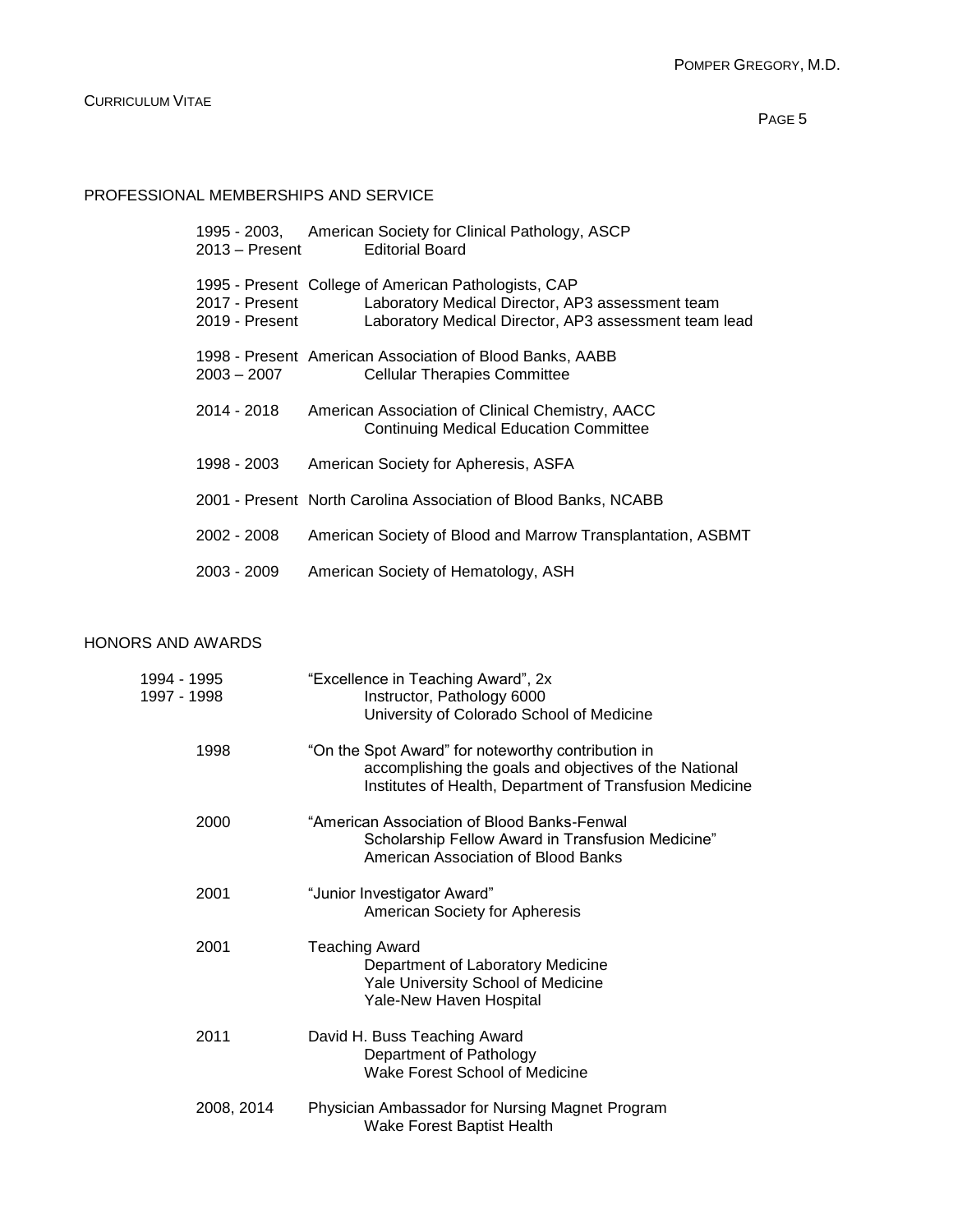PAGE 6

2014 Champion of Compliance Department of Compliance Wake Forest Baptist Health

### BIBLIOGRAPHY:

#### Peer-Reviewed Publications

- 1. Point-of-care troponin testing during ambulance transport to detect acute myocardial infarction. Stopyra JP, Snavely AC, Scheidler JF, Smith LM, Nelson RD, Winslow JE, **Pomper GJ**, Ashburn NP, Hendley NW, Riley RF, Koehler LE, Miller CD, Mahler SA. Prehosp Emerg Care 2020 Jan 27:1-13.
- 2. Fadeyi EA, Naal T, Green M, Simmons JH, Jones MR, **Pomper GJ**. Anti-M-induced delayed hemolytic transfusion reaction. Lab Med 2019;XXL;1-4.
- 3. Fadeyi EA, Emery W, Simmons J, Jones MR, **Pomper GJ**. Implementation of a new blood cooler insert and tracking technology with educational initiatives and its effect on reducing red blood cell wastage. Transfusion 2017;57(10):2477-2482.
- 4. Fadeyi EA, Stratta RJ, Farney AC, **Pomper GJ**. Successful ABO-incompatible renal transplantation: Blood group A1B donor into A2B recipient with anti-A1 isoagglutinins. Am J Clin Pathol 2016;146(2):268-71*.*
- 5. Fadeyi EA, Simmons JH, Jones MR, Palavecino EL, **Pomper GJ**. Fatal autoimmune hemolytic anemia due to immunoglobulin G autoantibody exacerbated by epstein-barr virus. Lab Med 2015;46(1):55-9.
- 6. Fadeyi E, Stratta RJ, Farney AC, **Pomper GJ**. Successful unintentional ABO-incompatible renal transplantation: blood group A1B donor into an A2B recipient. Am J Clin Pathol 2014;141:724-6.
- 7. Publications of the Trauma Outcomes Group (7-18):

Wade CE, del Junco DJ, Holcomb JB; **Trauma Outcomes Group**, Holcomb JB, Wade CE, Brasel KJ, Vercruysse G, MacLeod J, Dutton RP, Hess JR, Duchesne JC, McSwain N, Muskat P, Johannigman J, Cryer HM, Tillou A, Cohen MJ, Pittet JF, Knudson P, De Moya MA, Schreiber MA, Tieu B, Brundage S, Napolitano LM, Brunsvold M, Sihler KC, Beilman G, Peitzman AB, Zenait MS, Sperry J, Alarcon L, Croce MA, Minei JP, Kozar R, Gonzalez EA, Stewart RM, Cohn SM, Mickalek JE, Bulger EM, Cotton BA, Nunez TC, Ivatury R, Meredith JW, Miller P, **Pomper GJ**, Marin B. Variations between level I trauma centers in 24-hour mortality in severely injured patients requiring a massive transfusion. J Trauma. 2011 Aug;71(2 Suppl 3):S389-93.

- 8. Spoerke N, Michalek J, Schreiber M; **Trauma Outcomes Group**, Brasel KJ, Vercruysse G, MacLeod J, Dutton RP, Duchesne JC, McSwain NE, Muskat P, Johannigamn J, Cryer HM, Tillou A, Cohen MJ, Pittet JF, Knudson P, De Moya MA, Tieu B, Brundage S, Napolitano LM, Brunsvold M, Sihler KC, Peitzman AB, Zenait MS, Sperry J, Alarcon L, Croce MA, Minei JP, Stewart RM, Cohn SM, Mickalek JE, Bulger EM, Cotton BA, Nunez TC, Ivatury R, Meredith JW, Miller P, **Pomper GJ**, Marin B. J Trauma. Crystalloid resuscitation improves survival in trauma patients receiving low ratios of fresh frozen plasma to packed red blood cells. 2011 Aug;71(2 Suppl 3):S380-3.
- 9. Rowell SE, Barbosa RR, Allison CE, Van PY, Schreiber MA; **Trauma Outcomes Group**,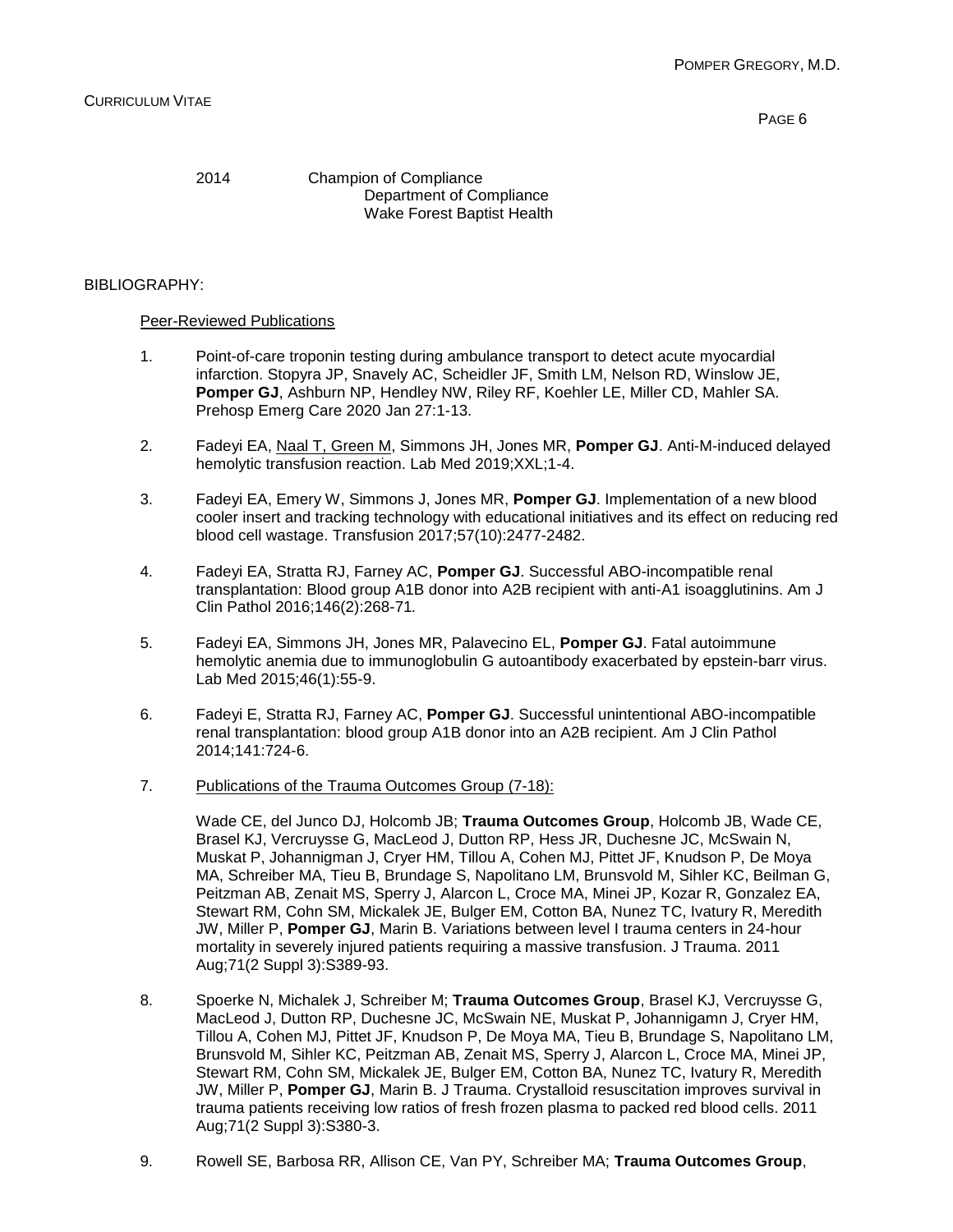Holcomb JB, Wade CE, Brasel KJ, Vercruysse G, MacLeod J, Dutton RP, Hess JR, Duchesne JC, McSwain NE, Muskat P, Johannigamn J, Cryer HM, Tillou A, Cohen MJ, Pittet JF, Knudson P, De Moya MA, Schreiber MA, Tieu B, Brundage S, Napolitano LM, Brunsvold M, Sihler KC, Beilman G, Peitzman AB, Zenait MS, Sperry J, Alarcon L, Croce MA, Minei JP, Kozar R, Gonzalez EA, Stewart RM, Cohn SM, Mickalek JE, Bulger EM, Cotton BA, Nunez TC, Ivatury R, Meredith JW, **Pomper GJ**, Marin B. Gender-based differences in mortality in response to high product ratio massive transfusion. J Trauma. 2011 Aug;71(2 Suppl 3):S375- 9.

- 10. Barbosa RR, Rowell SE, Sambasivan CN, Diggs BS, Spinella PC, Schreiber MA; **Trauma Outcomes Group**, Holcomb JB, Wade CE, Brasel KJ, Vercruysse G, MacLeod J, Dutton RP, Hess JR, Duchesne JC, McSwain NE, Muskat P, Johannigamn J, Cryer HM, Tillou A, Cohen MJ, Pittet JF, Knudson P, De Moya MA, Schreiber MA, Tieu B, Brundage S, Napolitano LM, Brunsvold M, Sihler KC, Beilman G, Peitzman AB, Zenait MS, Sperry J, Alarcon L, Croce MA, Minei JP, Kozar R, Gonzalez EA, Stewart RM, Cohn SM, Mickalek JE, Bulger EM, Cotton BA, Nunez TC, Ivatury R, Meredith JW, **Pomper GJ**, Marin B. A predictive model for mortality in massively transfused trauma patients. J Trauma. 2011 Aug;71(2 Suppl 3):S370-4.
- 11. Barbosa RR, Rowell SE, Diggs BS, Schreiber MA; **Trauma Outcomes Group**, Holcomb JB, Wade CE, Brasel KJ, Vercruysse G, MacLeod J, Dutton RP, Hess JR, Duchesne JC, McSwain NE, Muskat P, Johannigamn J, Cryer HM, Tillou A, Cohen MJ, Pittet JF, Knudson P, De Moya MA, Schreiber MA, Tieu B, Brundage S, Napolitano LM, Brunsvold M, Sihler KC, Beilman G, Peitzman AB, Zenait MS, Sperry J, Alarcon L, Croce MA, Minei JP, Kozar R, Gonzalez EA, Stewart RM, Cohn SM, Mickalek JE, Bulger EM, Cotton BA, Nunez TC, Ivatury R, Meredith JW, Miller P, **Pomper GJ**, Marin B. Profoundly abnormal initial physiologic and biochemical data cannot be used to determine futility in massively transfused trauma patients. J Trauma. 2011 Aug;71(2 Suppl 3):S364-9.
- 12. Brown LM, Aro SO, Cohen MJ; **Trauma Outcomes Group**, Holcomb JB, Wade CE, Brasel KJ, Vercruysse G, MacLeod J, Dutton RP, Hess JR, Duchesne JC, McSwain NE, Muskat P, Johannigamn J, Cryer HM, Tillou A, Pittet JF, Knudson P, De Moya MA, Schreiber MA, Tieu B, Brundage S, Napolitano LM, Brunsvold M, Sihler KC, Beilman G, Peitzman AB, Zenait MS, Sperry J, Alarcon L, Croce MA, Minei JP, Kozar R, Gonzalez EA, Stewart RM, Cohn SM, Mickalek JE, Bulger EM, Cotton BA, Nunez TC, Ivatury R, Meredith JW, Miller P, **Pomper GJ**, Marin B. A high fresh frozen plasma: packed red blood cell transfusion ratio decreases mortality in all massively transfused trauma patients regardless of admission international normalized ratio. J Trauma. 2011 Aug;71(2 Suppl 3):S358-63.
- 13. Rowell SE, Barbosa RR, Diggs BS, Schreiber MA; **Trauma Outcomes Group**, Holcomb JB, Wade CE, Brasel KJ, Vercruysse G, MacLeod J, Dutton RP, Hess JR, Duchesne JC, McSwain NE, Muskat P, Johannigamn J, Cryer HM, Tillou A, Cohen MJ, Pittet JF, Knudson P, De Moya MA, Schreiber MA, Tieu B, Brundage S, Napolitano LM, Brunsvold M, Sihler KC, Beilman G, Peitzman AB, Zenait MS, Sperry J, Alarcon L, Croce MA, Minei JP, Kozar R, Gonzalez EA, Stewart RM, Cohn SM, Mickalek JE, Bulger EM, Cotton BA, Nunez TC, Ivatury R, Meredith JW, Miller P, **Pomper GJ**, Marin B. Effect of high product ratio massive transfusion on mortality in blunt and penetrating trauma patients. J Trauma. 2011 Aug;71(2 Suppl 3):S353-7.
- 14. Brasel KJ, Vercruysse G, Spinella PC, Wade CE, Blackbourne LH, Borgman MA, Zarzabal LA, Du F, Perkins JG, Maegele M, Schreiber M, Hess JR, Jastrow KM 3rd, Gonzalez EA, Holcomb JB, Kozar R; **Trauma Outcomes Group**, Brasel KJ, Vercruysse G, MacLeod J, Dutton RP, Duchesne JC, McSwain NE, Muskat P, Johannigamn J, Cryer HM, Cryer HM, Pittet JF, Knudson P, De Moya MA, Tieu B, Brundage S, Napolitano LM, Brunsvold M, Sihler KC, Beilman G, Peitzman AB, Zenait MS, Sperry J, Alarcon L, Croce MA, Minei JP, Stewart RM, Cohn SM, Mickalek JE, Bulger EM, Cotton BA, Nunez TC, Ivatury R, Meredith JW, Miller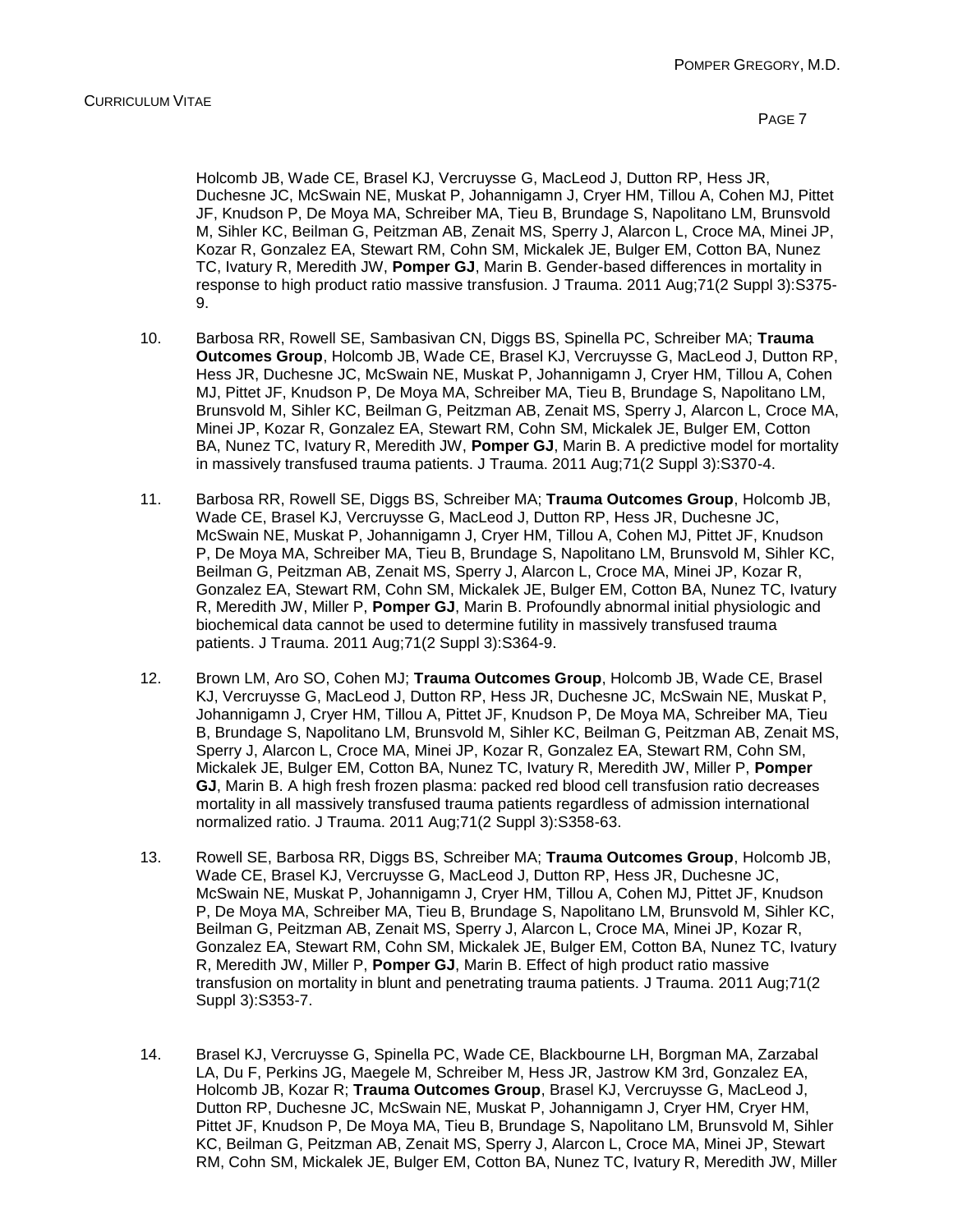P, **Pomper GJ,** Marin B. The association of blood component use ratios with the survival of massively transfused trauma patients with and without severe brain injury. J Trauma. 2011 Aug;71(2 Suppl 3):S343-52.

- 15. Brown LM, Call MS, Margaret Knudson M, Cohen MJ; **Trauma Outcomes Group**, Holcomb JB, Wade CE, Brasel KJ, Vercruysse G, MacLeod J, Dutton RP, Hess JR, Duchesne JC, McSwain NE, Muskat P, Johannigamn J, Cryer HM, Tillou A, Pittet JF, De Moya MA, Schreiber MA, Tieu B, Brundage S, Napolitano LM, Brunsvold M, Brunsvold M, Beilman G, Peitzman AB, Zenait MS, Sperry J, Alarcon L, Croce MA, Minei JP, Kozar R, Gonzalez EA, Stewart RM, Cohn SM, Mickalek JE, Bulger EM, Cotton BA, Nunez TC, Ivatury R, Meredith JW, Miller P, **Pomper GJ**, Marin B. A normal platelet count may not be enough: the impact of admission platelet count on mortality and transfusion in severely injured trauma patients. J Trauma. 2011 Aug;71(2 Suppl 3):S337-42.
- 16. Sambasivan CN, Kunio NR, Nair PV, Zink KA, Michalek JE, Holcomb JB, Schreiber MA; **Trauma Outcomes Group**, Wade CE, Brasel KJ, Vercruysse G, MacLeod J, Dutton RP, Hess JR, Duchesne JC, McSwain NE, Muskat P, Johannigamn J, Cryer HM, Tillou A, Cohen MJ, Pittet JF, Knudson P, De Moya MA, Tieu B, Brundage S, Napolitano LM, Brunsvold M, Sihler KC, Beilman G, Peitzman AB, Zenait MS, Sperry J, Alarcon L, Croce MA, Minei JP, Kozar R, Gonzalez EA, Stewart RM, Cohn SM, Bulger EM, Cotton BA, Nunez TC, Ivatury R, Meredith JW, Miller P, **Pomper GJ**, Marin B. High ratios of plasma and platelets to packed red blood cells do not affect mortality in nonmassively transfused patients. J Trauma. 2011 Aug;71(2 Suppl 3):S329-36.
- 17. Holcomb JB, Zarzabal LA, Michalek JE, Kozar RA, Spinella PC, Perkins JG, Matijevic N, Dong JF, Pati S, Wade CE; **Trauma Outcomes Group**, Holcomb JB, Wade CE, Cotton BA, Kozar RA, Brasel KJ, Vercruysse GA, MacLeod JB, Dutton RP, Hess JR, Duchesne JC, McSwain NE, Muskat PC, Johannigamn JA, Cryer HM, Tillou A, Cohen MJ, Pittet JF, Knudson P, DeMoya MA, Schreiber MA, Tieu BH, Brundage SI, Napolitano LM, Brunsvold ME, Sihler KC, Beilman GJ, Peitzman AB, Zenati MS, Sperry JL, Alarcon LH, Croce MA, Minei JP, Steward RM, Cohn SM, Michalek JE, Bulger EM, Nunez TC, Ivatury RR, Meredith JW, Miller PR, **Pomper GJ**, Marin B. Increased platelet:RBC ratios are associated with improved survival after massive transfusion. J Trauma. 2011 Aug;71(2 Suppl 3):S318-28.
- 18. Holcomb JB, Wade CE; **Trauma Outcomes Group**, Brasel KJ, Vercruysse G, MacLeod J, Dutton RP, Hess JR, Duchesne JC, McSwain NE, Muskat P, Johannigamn J, Cryer HM, Tillou A, Cohen MJ, Pittet JF, Knudson P, De Moya MA, Schreiber MA, Tieu B, Brundage S, Napolitano LM, Brunsvold M, Sihler KC, Beilman G, Peitzman AB, Zenait MS, Sperry J, Alarcon L, Croce MA, Minei JP, Kozar R, Gonzalez EA, Stewart RM, Cohn SM, Mickalek JE, Bulger EM, Cotton BA, Nunez TC, Ivatury R, Meredith JW, Miller P, **Pomper GJ**, Marin B. Defining present blood component transfusion practices in trauma patients: papers from the Trauma Outcomes Group. J Trauma. 2011 Aug;71(2 Suppl 3):S315-7.
- 19. **Pomper, GJ**, Wilson, E., Isom, S. and Hurd, D. D. A validation study of new cryopreservation bags for implementation in a blood and marrow transplant laboratory. Transfusion 2011;51(6):1291-5.
- 20. Story JA, Connor RF, Lewis ZT, Hurd D, **Pomper G**, Keung YK, Grover M, Lovato J, Torti SV, Torti FM, Molnar I. The transplant iron score as a predictor of stem cell transplant survival. J Hematol Oncol 2009;2:article 44.
- 21. **Pomper GJ,** Simpson MB: The prevention of alloimmunization: a balance of precaution, expectation, and outcome [editorial]. Transfusion 2009;49(3):406-8.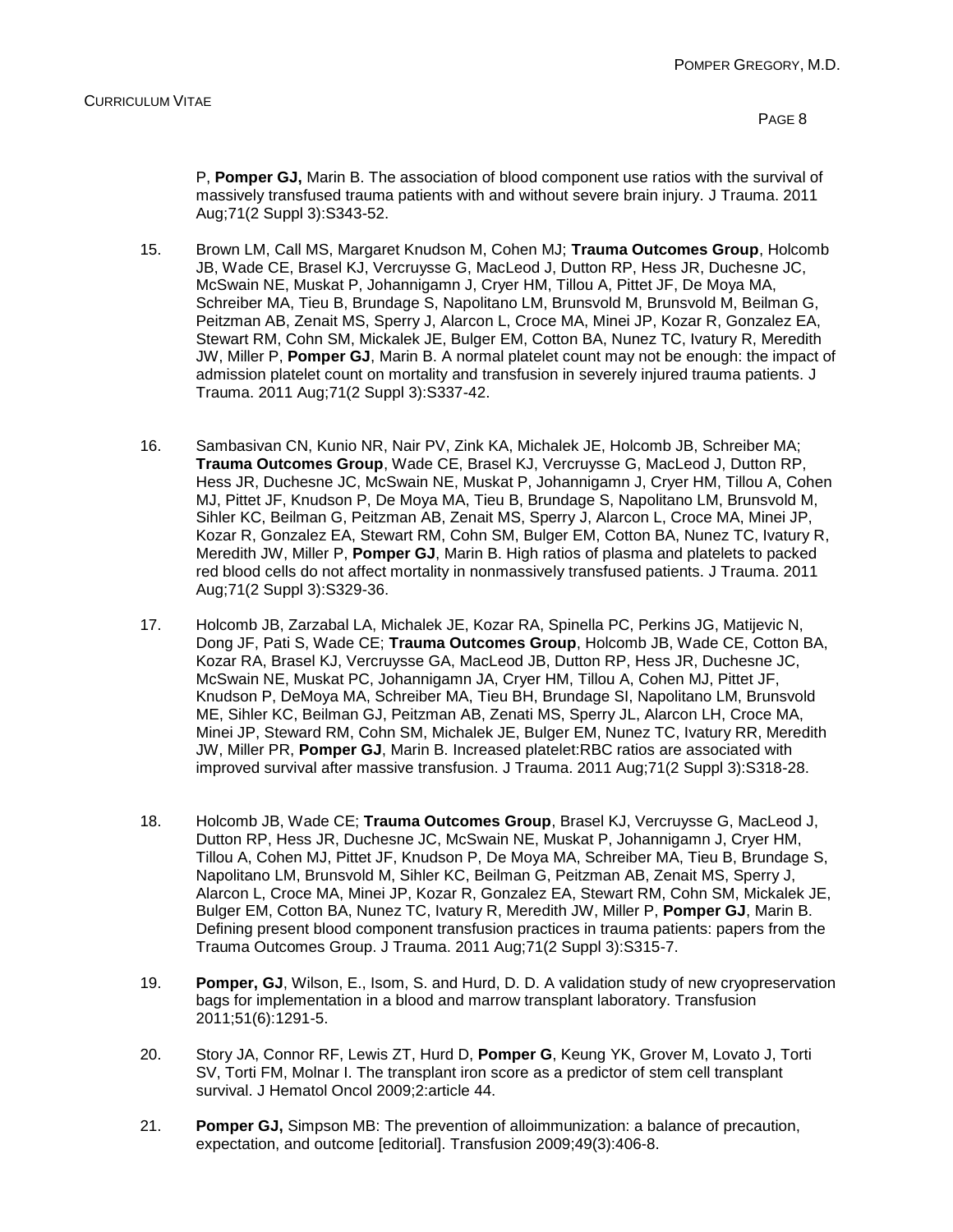- 22. Holcomb JB, Wade CE, Michalek JE, Chisholm GB, Zarzabal LA, Schreiber MA, Gonzalez EA, **Pomper GJ**, Perkins JG, Spinella PC, Williams KL, Park MS. Increased Plasma and platelet to red blood cell ratios improves outcome in 466 massively transfused civilian trauma patients. Ann Surg 2008;248(3):447-58.
- 23. Kennedy LD, Case LD, Hurd DD, Cruz JM, **Pomper GJ**. A prospective, randomized, double blind controlled trial of acetaminophen and diphenhydramine premedication versus placebo for the prevention of transfusion reactions. Transfusion 2008;48(11):2285-91.
- 24. **Pomper GJ**, Joseph RA, Hartmann EL, Rohr MS, Adams PL, Stratta RJ. Massive immune hemolysis caused by anti-D after duel kidney transplantation. Am J Transpl 2005;5:2586-9.
- 25. Paglino JC, **Pomper GJ**, Fisch G, Champion MH, Snyder EL. Reduction of febrile but not allergic reactions to red cells and platelets following conversion to universal prestorage leukoreduction. Transfusion 2004;44:16-24.
- 26. **Pomper GJ**, Wu YY, Snyder EL. Risks of transfusion-transmitted infections: 2003. Curr Opin Hematol 2003;10:412-8.
- 27. **Pomper GJ**, Rick ME, Epstein JS, Read EJ, Leitman SF. Management of severe von Willebrand's disease with cryoprecipitate collected by repeated apheresis of a single dedicated donor. Transfusion 2003;43:1514-21.
- 28. **Pomper GJ**\*, Shi PA\*(equal contributors), Metzger ME, Donahue RE, Leitman SF, Dunbar CE. Assessment of rapid remobilization intervals with granulocyte-colony-stimulating factor and stem cell factor in murine and rhesus macaque models. Transfusion 2001;41:1438-44.
- 29. Snyder EL, O'Donnell L, Dengler T, **Pomper GJ**, Velleca MA, Dincecco D, Baril L, Min KA, Gudino M, Bender JR. Ex vivo evaluation of peripheral blood mononuclear cells collected with a new cell separator. Transfusion 2001;41:940-9.
- 30. Stroncek DF, Procter JL, Moses L, Bolan C, **Pomper GJ**, Conry-Cantilena C, Malech H, Klein HG, Leitman SF. Intravenous Rh immune globulin prevents alloimmunization in Dgranulocyte recipients but obscures detection of an alloanti-K. Immunohematology 2001;17:37-41.
- 31. **Pomper GJ**, Gianani R, Johnston RJ, Rizeq MN. Cardiac angiosarcoma: an unusual presentation with cutaneous metastases. Arch Path Lab Med 1998;122:273-6.
- 32. Dickinson M, Kalayanamit T, Yang CA, **Pomper GJ**, Franco-Webb C, Rodman D. Cutaneous zygomycosis (mucormycosis) complicating endotracheal intubation: diagnosis and successful treatment. Chest 1998;114(1):340-2.

#### Invited Publications (Editorially Reviewed)

- 1. Fadeyi E, **Pomper GJ**. Febrile, allergic, and nonimmune transfusion reactions. In: Simon TL, Petrides M, Snyder EL, Solheim BG, et al. eds. Rossi's Principles of Transfusion Medicine. 6<sup>th</sup> ed. AABB Press, pending.
- 2. **Pomper GJ**, Cohen MB, Wagar EA. Quality management in laboratory medicine. In: Wagar EA, Cohen MB. eds. Laboratory Administration for Pathologists,  $2<sup>nd</sup>$  ed. CAP Press, 2019.
- 3. Fadeyi E, **Pomper GJ**. Febrile, allergic, and nonimmune transfusion reactions. In: Simon TL, Petrides M, Snyder EL, Solheim BG, et al. eds. Rossi's Principles of Transfusion Medicine. 5<sup>th</sup> ed. AABB Press, 2014:826-46.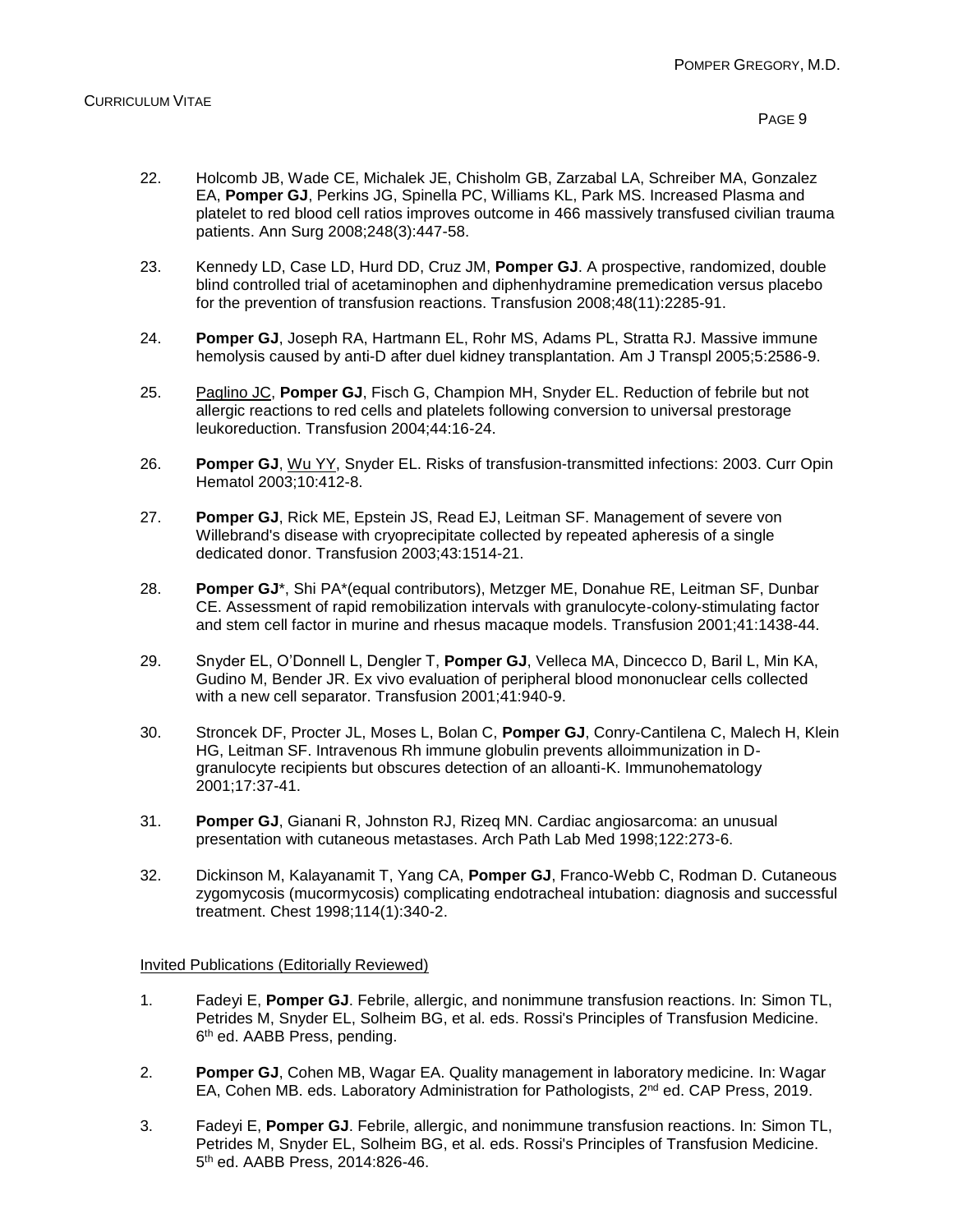- 4. **Pomper GJ**, contributing author. Hematopoietic cellular therapy. In: King KK, Gottschall J, eds. *Blood Transfusion Therapy: A Physician's Handbook*, 11th ed. Bethesda: AABB Press, 2014.
- 5. **Pomper GJ**, contributing author. Hematopoietic cellular therapy. In: King KK, Gottschall J, eds. *Blood Transfusion Therapy: A Physician's Handbook*, 10th ed. Bethesda: AABB Press, 2011.
- 6. **Pomper GJ**. Febrile, allergic, and nonimmune transfusion reactions. In: Simon TL, Petrides M, Snyder EL, Solheim BG, et al. eds. *Rossi's Principles of Transfusion Medicine*. 4th. ed. AABB Press, 2009:826-46.
- 7. **Pomper GJ**, contributing author. Hematopoietic cellular therapy. In: King KK, Gottschall J, eds. *Blood Transfusion Therapy: A Physician's Handbook*, 9th ed. Bethesda: AABB Press, 2008:175-202.
- 8. **Pomper GJ**, contributing author. Transfusion practices. In: Triulzi DJ, ed. *Blood Transfusion Therapy: A Physician's Handbook*, 8th ed. Bethesda: AABB Press, 2005.
- 9. **Pomper GJ**, Snyder EL, Rabinovici R. The risks of blood transfusion. In: Cameron JL, ed. *Current Surgical Therapy*, 8th ed. St. Louis: Mosby, 2004.
- 10. **Pomper GJ**, contributing author. Acute complications of hematopoietic cell therapy. In: Snyder EL, Haley NR, eds. *Cellular Therapy: A Physician's Handbook*, 1st ed. Bethesda: AABB Press, 2004.
- 11. **Pomper GJ**, Chai L, Snyder EL. Platelet transfusion and alternatives. In: Simon TL, Dzik WH, Snyder EL, Stowell CP, Strauss RG, eds. *Rossi's Principles of Transfusion Medicine*. 3rd. ed. Philadelphia: Lippincott Williams and Wilkins, 2002:1232-47.
- 12. **Pomper GJ**, Stack G. Febrile, allergic, and nonimmune transfusion reactions. In: Simon TL, Dzik WH, Snyder EL, Stowell CP, Strauss RG, eds. *Rossi's Principles of Transfusion Medicine*. 3rd. ed. Philadelphia: Lippincott Williams and Wilkins, 2002:831-51.

#### Miscellaneous: Publications

- 1. Fadeyi EA, Simmons J, Jones MR, **Pomper GJ.** Acute transient hemolytic anemia with a positive donath landsteiner test (DL). ASCP Case Reports. September 2014;TM 14-6.
- 2. Chai L, **Pomper GJ**, Pisciotto P, Snyder EL. Post-transfusion graft vs. host disease. Transfusion Medicine: Topic Update, November 2000.

## PRESENTATIONS AT PROFESSIONAL MEETINGS

- 1. **Pomper GJ**, Hunt M, Van Dyke E, Waldron JH, Hiestand B, Wong SH. Effective utilization of laboratory information system to triage troponin critical value notification to the emergency department. ASCP 2019.
- 2. Fedeyi EF, Simmons JH, Jones MR, Martin H, Fenu E, Naal T, **Pomper G.** The Feasibility and Safety of Low Titer Group O Whole Blood Transfusion Using Leukocyte Reduced Platelet Sparing Whole Blood Vs. Non-Leukocyte Reduced Whole Blood in Trauma and Non-Trauma Patients. AABB 2019.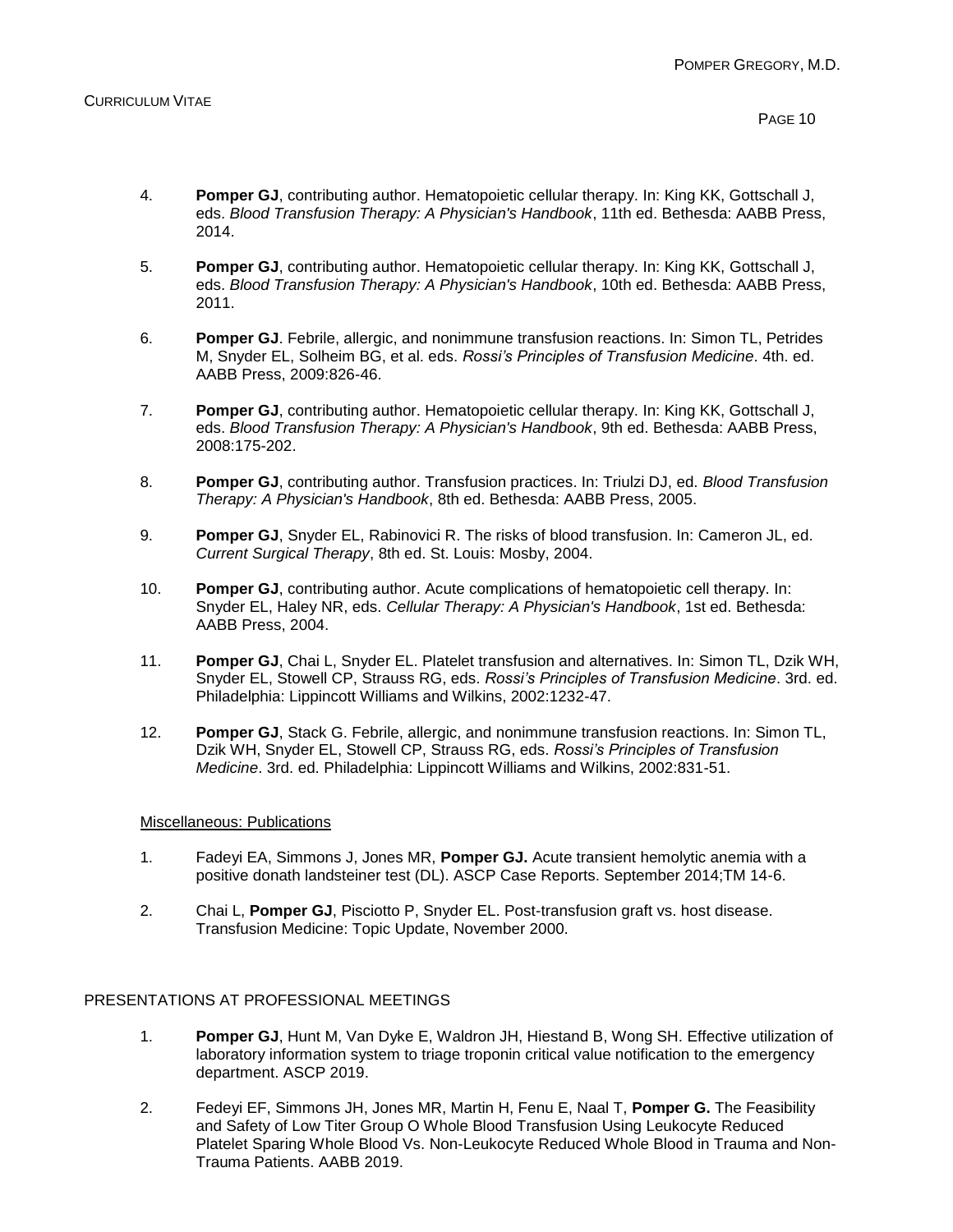- 3. Stopyra JP, Snavely A, Nelson RD, Winslow JE, Alson R, Miller CD, Smith LM, Alvarez M, Pflum A, **Pomper GJ**, Conner D, Ashburn N, Hendley N, Koehler LE, Riley RF, Mahler SA. Prehospital Chest Pain Risk Assessment using Point-of-Care Troponin to Detect Cardiac Events. SAEM 2019, S166,433.
- 4. Stopyra JP, Snavely A, Nelson RD, Winslow JE, Alson R, Miller CD, Smith LM, Alvarez M, Pflum A, **Pomper GJ**, Conner D, Ashburn N, Hendley N, Koehler LE, Riley RF, Mahler SA. Point-of-Care Troponin Testing During Ambulance Transport to Detect Acute Myocardial Infarction. SAEM 2019, S166,434.
- 5. Meixner JA, Palavecino E, **Pomper G**, Wong S. A Collaborative Approach for Mass Spectrometry Education for Medical Laboratory Scientists. Clin Chem 2017;63:S143-4.
- 6. **Pomper G**, Appt S, Register T, Palavecino E, Beaty M, Lantz P, McLemore J, Hausman J, Wilson E, Dennard D, Oliphant E , Wong SHY. Developing a policy/protocol for testing of nonhuman and forensic samples by a clinical core laboratory. Clin Chem 2017;63:S003.
- 7. Moss LR, **Pomper GJ**, Waldron J, Mahler SA, Belford PM, Boles PS, Blanton SL, Wong SH. Standardization of Beckman Coulter serum and plasma troponin-I assay in a multi-center health system using multiple testing platforms. AACC;A-069. 2016.
- 8. Moss LR, Gregory EN, Aloi JA, **Pomper GJ**, Wong SH, Wofford J. Correlation of HbA1c measurements by three different methodologies: ion exchange HPLC, boronic acid affinity reflectometry, and monoclonal antibody agglutination. AACC;B-276. 2016.
- 9. Fadeyi EA, Persad P, Simmons J, Jones MR, and **Pomper GJ**. Life threatening Anti-Kpbinduced severe delayed hemolytic transfusion reaction. Transfusion 2013;53Suppl 2:145A.
- 10. Fadeyi EA, Persad P, Simmons J, Jones MR, and **Pomper GJ**. Autoimmune hemolytic anemia with low affinity autoantibodies presenting as DAT negative hemolysis caused by a left ventricular assist device (LVAD). Transfusion 2013;53Suppl 2:147A.
- 11. Young YD, Joseph RA, Miller P, **Pomper GJ**. Study of the age of blood at a large transfusion service. Transfusion 2008;48Suppl:268A. Abstract AP25.
- 12. Holcomb JB, Wade CB, Michalek JE, Chisholm GB, Schreiber MA, Gonzalez EA, **Pomper GJ**, Williams KL, Park MS, and The Trauma Outcomes Group. Increased plasma and platelet to RBC ratios improves outcome in 466 massively transfused civilian trauma patients. American Surgical Association 2008.
- 13. Rogers J, **Pomper G**, Singh R, Farney A, Hartmann E, Reeves-Daniel A, Iskandar S, Gautreaux M, Ashcraft E, Doares W, Cortese L, Adams P, Stratta R. Blood transfusion after renal transplantation is associated with inferior early outcome. American Transplant Congress; AJT 2008;8S2. Abstract 711.
- 14. Bellinger C, Passmore L, **Pomper G**, Morris P. Resident survey of transfusion thresholds. American College of Physicians, NC Chapter. 2007
- 15. Cheng C, Bowdin S, **Pomper G**, McCoy T, MS, Shen P. Comparison of intraoperative blood salvage versus conventional methods to lower central venous pressure in patients undergoing liver resection for primary and secondary hepatic malignancies. HPB 2007;9 Supp1. Abstract 78.
- 16. **Pomper GJ**, Joseph RJ, Hire DG, Davis SR, Kon ND, Simpson MB. A validation study of blood utilization benchmark data in cardiothoracic surgery. Transfusion 2005;45Suppl:197A.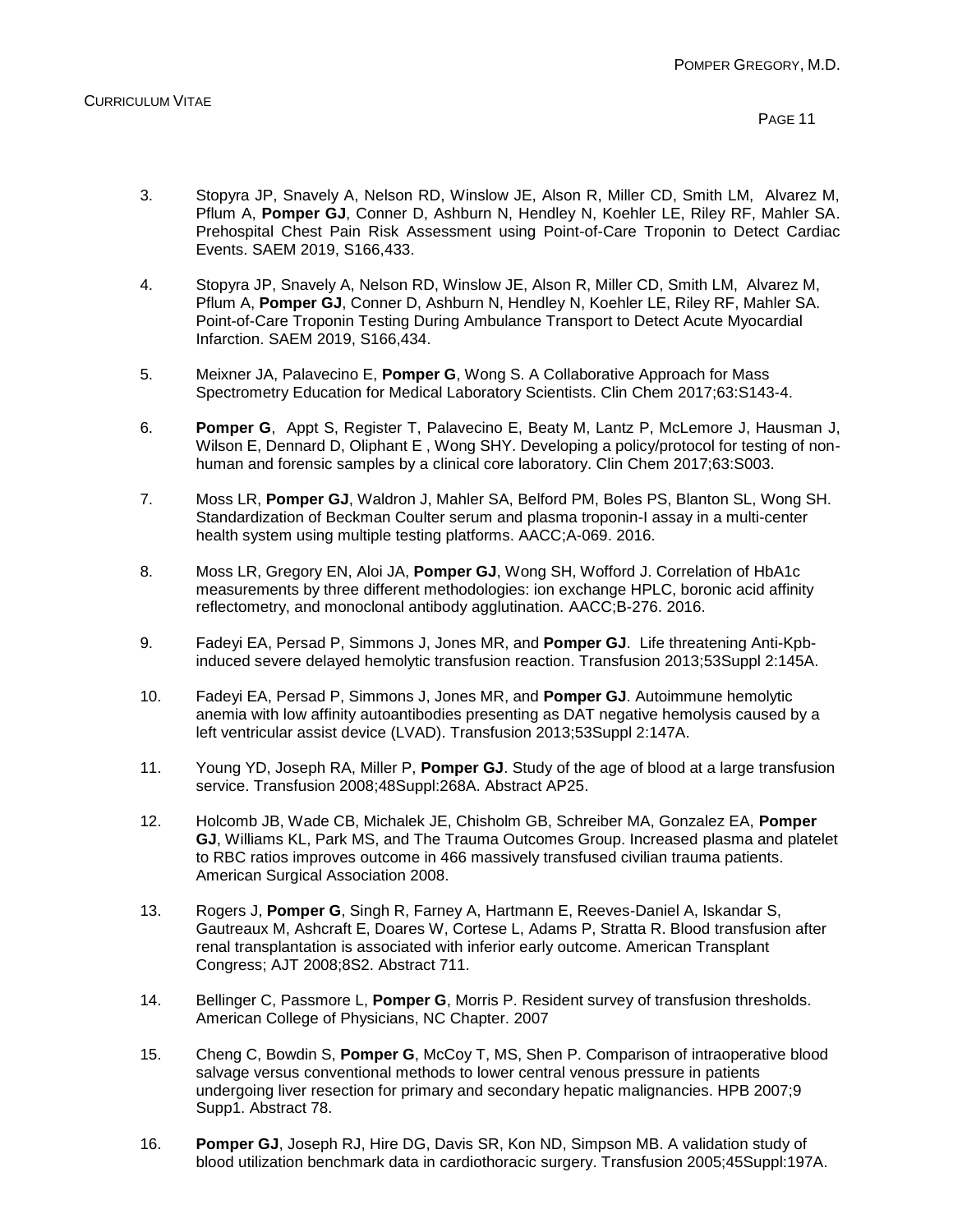Abstract AP133.

- 17. **Pomper GJ**, Joseph RJ, Li H, Young BJ, Boyd TM, Powell BL. Naturally occurring anti-NAKa (CD36) mediated platelet refractoriness. Transfusion 2005;45 Suppl:100A. Abstract SP238.
- 18. Roux JJ, Keung Y, Zamkoff KW, Joseph RA, **Pomper GJ**. Massive ABO hemolysis presenting as TTP in a major-minor mismatched bone marrow transplant recipient. Transfusion 2002;42 Suppl:45S. Abstract SP54.
- 19. **Pomper GJ**, Chai L, Champion MH, Neal ZM, Snyder EL. Incidence of febrile and allergic reactions following introduction of prestorage universal leukoreduction of random donor platelets and red cells. Transfusion 2001;41 Supp:111S. Abstract SP266.
- 20. Chai L, **Pomper GJ**, Ross RL, Neal ZM, Champion MH, Snyder EL. Severe hemolytic anemia and liver damage induced by prophylactic use of cefotetan. Transfusion 2001;41 Supp:58S. Abstract SP58.
- 21. Champion MH, Ross RL, Neal ZM, Schuster JG, **Pomper GJ**, Snyder EL. A comprehensive approach to managing blood shortages in a large academic medical center. Transfusion 2001;41 Supp:136S. Abstract AP61.
- 22. **Pomper GJ**, GE Plautz, B Chen, KA Min, M Gudino, WS Smith, EL Snyder. A novel technique for concentrating large volume ex vivo expanded cell cultures using the Amicus separator. American Society for Apheresis, 2001. Abstract 9.
- 23. Shi PA, **Pomper GJ**, Donahue RE, Metzger M, Hoyt R, Leitman S, Dunbar CE. Peripheral blood stem cell mobilization is comparable with repeat SCF/G-CSF two weeks after an initial mobilization in murine and primate models. Blood 2000;96,11(Supp 1):552a. Abstract 2371.
- 24. **Pomper GJ**, Baril L, Dincecco D, Bender JR, Gudino M, Snyder EL. Apheresis collection efficiency of peripheral blood mononuclear cell subsets: a comparison of the Amicus separator vs. CS3000 Plus. Transfusion 2000;40 (Supp):50S. Abstract SP20.
- 25. **GJ Pomper**, PA Shi, SE Sellers, MR Kirby, ME Metzger, RE Donahue, CE Dunbar, SF Leitman. Mobilization response during repeated cycles of G-CSF and SCF-stimulated PBSC collection in nonhuman primates. American Society for Apheresis, 2000. Abstract 22.
- 26. Browning JN, **Pomper G**, Bolan C, Leitman SF. Computerization of a donor deferral guide for medications, immunizations, and travel to malarial areas. American Society for Apheresis, 2000. Abstract 4.
- 27. **Pomper GJ**, Carter CS, Leitman SF, Read EJ. Cellular composition of normal donor leukapheresis products before and after G-CSF mobilization. Transfusion 1999;39(Supp.):79S. Abstract S359-P.
- 28. Childs R, Contentin N, Clave E, Bahceci E, Hensel N, Bolan C, **Pomper G**, Read EJ, Leitman S, Dunbar C, Young NS, Barrett AJ. Reduced toxicity and transplant related mortality (TRM) following nonmyeloablative allogeneic peripheral blood stem cell transplantation for malignant diseases. Blood 1999;94,10(supp 1):393a. Abstract 1743.
- 29. Bolan CD, Rehak NN, Remaley A, **Pomper GJ**, Birmingham GC, Gladden SD, Leitman SF. Clinical and laboratory evaluation of citrate effects and calcium replacement therapy in large volume leukapheresis (LVL). Transfusion 1999;39(Supp):122S. Abstract S563-040P.
- 30. Stroncek DF, Procter JL, Mosses LA, Bolan CD, Conry-Cantelina C, **Pomper GJ**, Leitman SF. Rh immune globulin prevents alloimmunization in D- granulocyte recipients, but obscures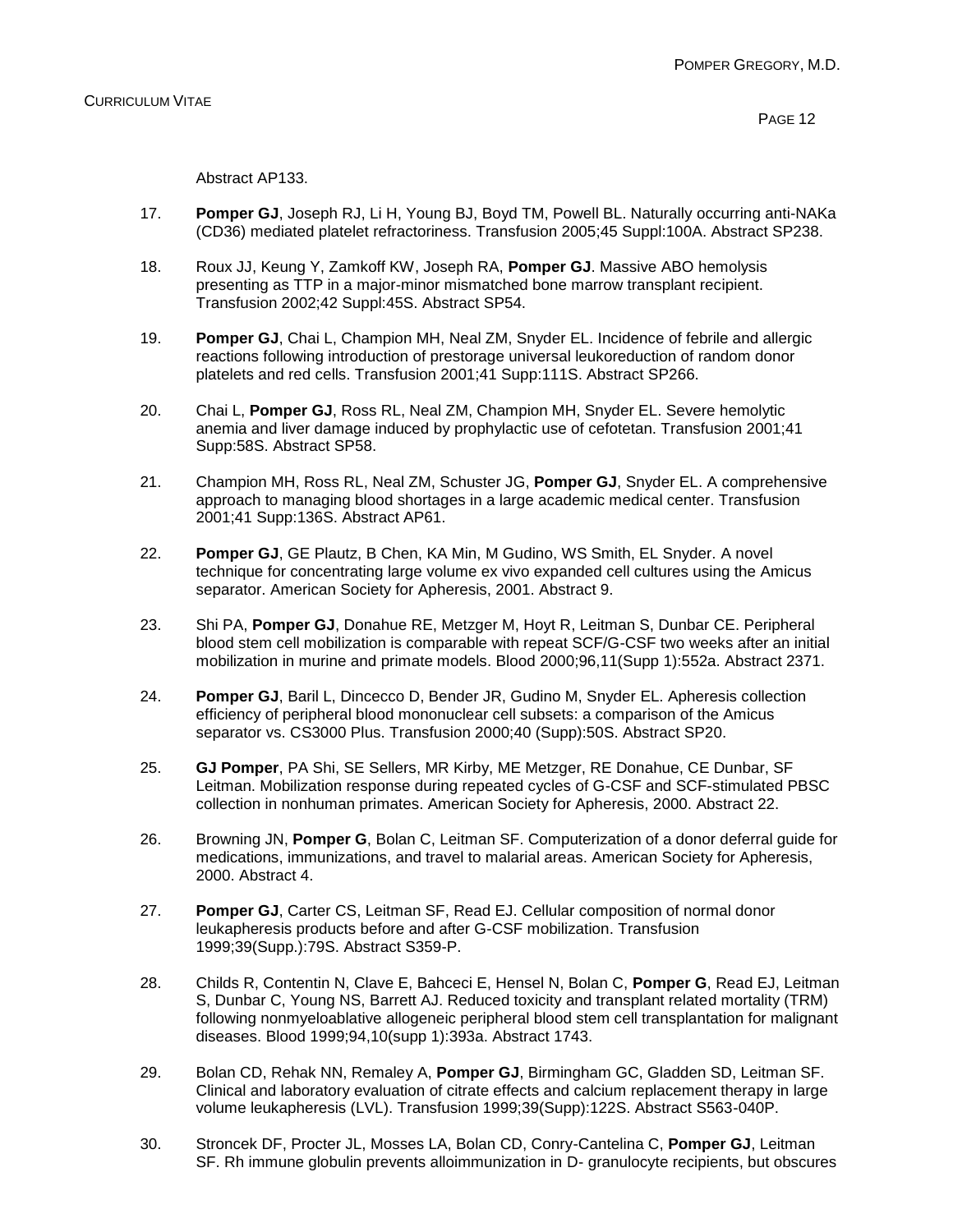detection of alloantibodies. Transfusion 1999;39(Supp):61S. Abstract S272-P.

31. **Pomper GJ**, Bilodeau LL. Quality study of LD isoenzyme utility when used in conjunction with CK-MB isoenzymes for the diagnosis of acute myocardial infarction. Am J Clin Path 1995;103:513. Abstract.

### INVITED EXTRAMURAL PRESENTATIONS AND SEMINARS

- 1. 13-Oct-2001; The Pathology of Apoptosis: Apoptosis in Malignant Disease; San Antonio, Texas; American Association of Blood Banks Annual Meeting.
- 2. 2002-2004,2006-2008; Case Studies in Transfusion Medicine; Visiting Professor/Facilitator; Chapel Hill, North Carolina; University of North Carolina School of Medicine.
- 3. 10-Apr-2002; Universal leukocyte reduction of blood components: evidence based practice or common sense; Greensboro, NC; Greensboro AHEC; Carolinas Clinical Connection.
- 4. 24-Jun-2004; Good Blood / Best Health; Local Community / Prepared and submitted presentation; canceled the day of presentation.
- 5. 30-Mar-2005; Stem Cell Transplantation and Transfusion; Myrtle Beach, SC; Carolinas Clinical Connection.
- 6. 2-Aug-2005; Current Practice Guidelines for Blood Component Therapy; Wilkes, NC; Wilkes Regional Medical Center.
- 7. 4-Oct-2005; The Use of Blood Components and When to Transfuse Blood; Wilkes, NC; Wilkes Regional Medical Center.
- 8. 11-Sep-2006; The Transfusion Committee; Charlotte, NC; North Carolina Association of Blood Bankers.
- 9. 31-Oct-2007; Blood Components: What's New?; Hilton Head, SC; Advances in Physiology and Pharmacology in Anesthesia and Critical Care Annual Meeting.
- 10. 26-Sep-2007; The Age of Red Cells When Transfused; San Antonio, TX; United States Army Institute for Surgical Research.
- 11. 24-Sep-2008; Models for Effective Quarantine and Segregation of Cellular Therapy Products; American Association of Blood Banks Teleconference; Moderator.
- 12. 2009, 2010, 2016; Exploring Ethics, "Caring for Patients who are Jehovah Witnesses". Wake Forest Baptist Health. Clinical Ethics Committee.
- 13. 10-Mar-2010; Transfusion Practices and Criteria; Galax, VA; Twin County Regional Hospital Grand Rounds.
- 14. 14-Apr-2010; Transfusion Practices and Criteria II; Galax, VA; Twin County Regional Hospital Grand Rounds.
- 15. 10-Nov-2010; Blood Products During Fluid Resuscitation; White Sulfur Springs, WV; Advances in Physiology and Pharmacology in Anesthesia and Critical Care Annual Meeting.
- 16. 29-Apr-2014; Taming the Cost of Esoteric and Reference Testing: Winning Strategies that Reduced Spending and Moved More Value to Physicians; New Orleans, LA; The Executive